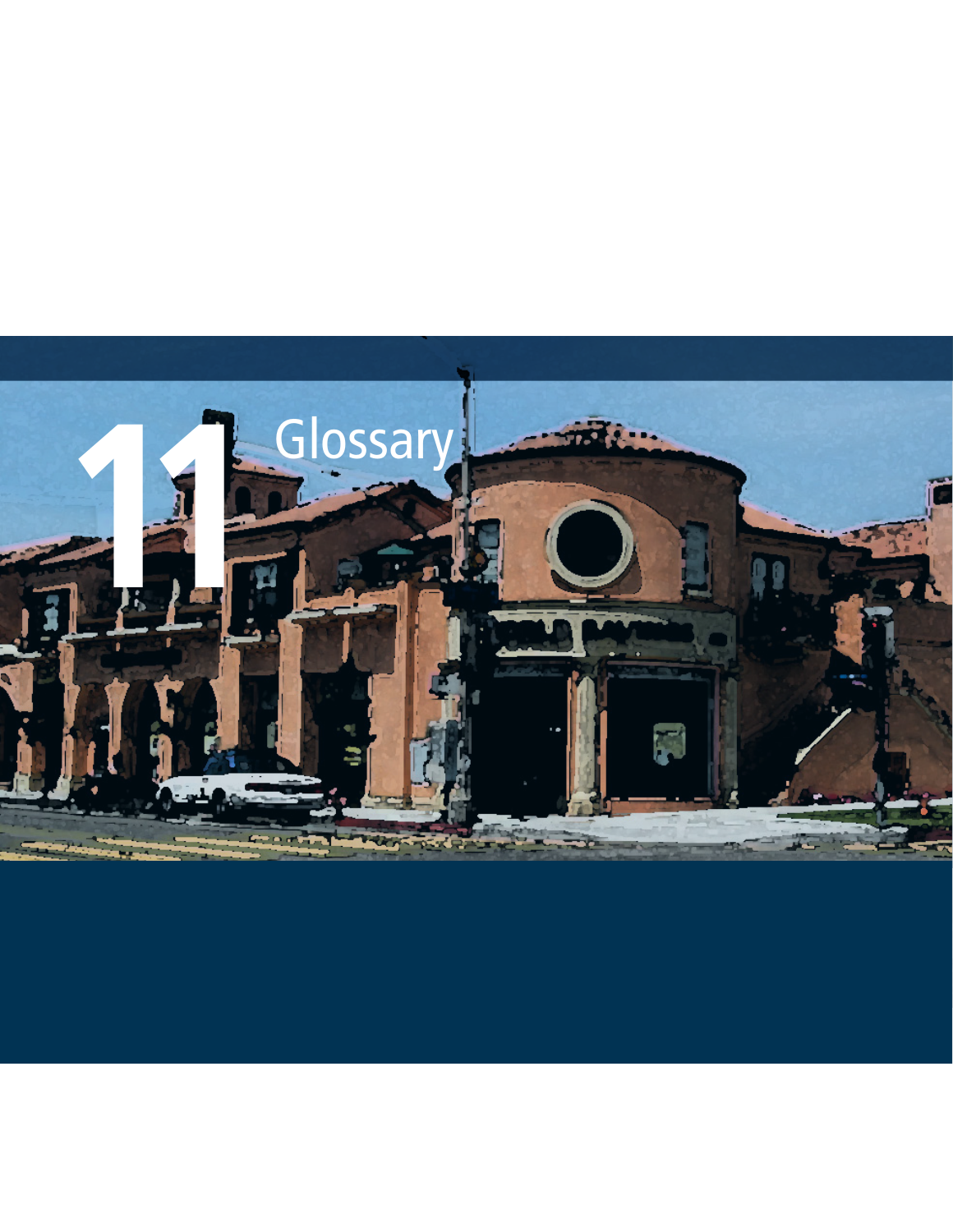## GLOSSARY

**100-year Flood.** The 100-year flooding event is a flood event where the elevation of the flood has a one percent chance of being equaled or exceeded in magnitude in any given year. Contrary to popular belief, it is not a flood occurring once every 100 years. The 100-year floodplain is the area adjoining a river, stream, or watercourse covered by water in the event of a 100-year flood.

**200-year Flood.** The 200-year flooding event is a flood event where the elevation of the flood has a 0.5 percent chance of being equaled or exceeded in magnitude in any given year.

**Area Median Income (AMI).** The midpoint of household income distribution within a metropolitan area or a county, calculated each year by the US Department of Housing and Urban Development.

**Assembly Bill 32 (AB 32).** Assembly Bill 32 is one of California's major initiatives for reducing climate change or greenhouse gas (GHG) emissions that was signed into law in 2006. This effort aims to reduce GHG emissions to 80 percent below 1990 levels by 2050.

**Avenue.** An "Avenue" is a Street Type used in the Mobility Element and is defined as a secondary street. Avenues carry primarily local traffic and also some through traffic. They serve shorter trips and provide access to adjacent land uses. They are local transit corridors, and are the primary bicycle routes and pedestrian routes in the City. Avenues are functionally equivalent to a Secondary Arterial.

**Blight.** Blight describes a condition of deterioration that is sufficiently severe that it materially impedes the continued prosperity or redevelopment of an area. The condition may describe both economic and physical characteristics and often encompasses a range of problems including excessive supplies of vacant and underutilized land and businesses, poor aesthetic conditions, structural deficiencies in a large number of buildings.

**Boulevard.** A "Boulevard" is a Street Type used in the Mobility Element and is defined as a major street that carries both local and through traffic and is expected to carry the highest volumes of traffic in the City. Boulevards provide limited access to adjacent land uses. Boulevards are multi-modal streets that serve as key transit corridors, emergency response routes, and may also serve as truck routes. Boulevards are functionally equivalent to a Primary Arterial.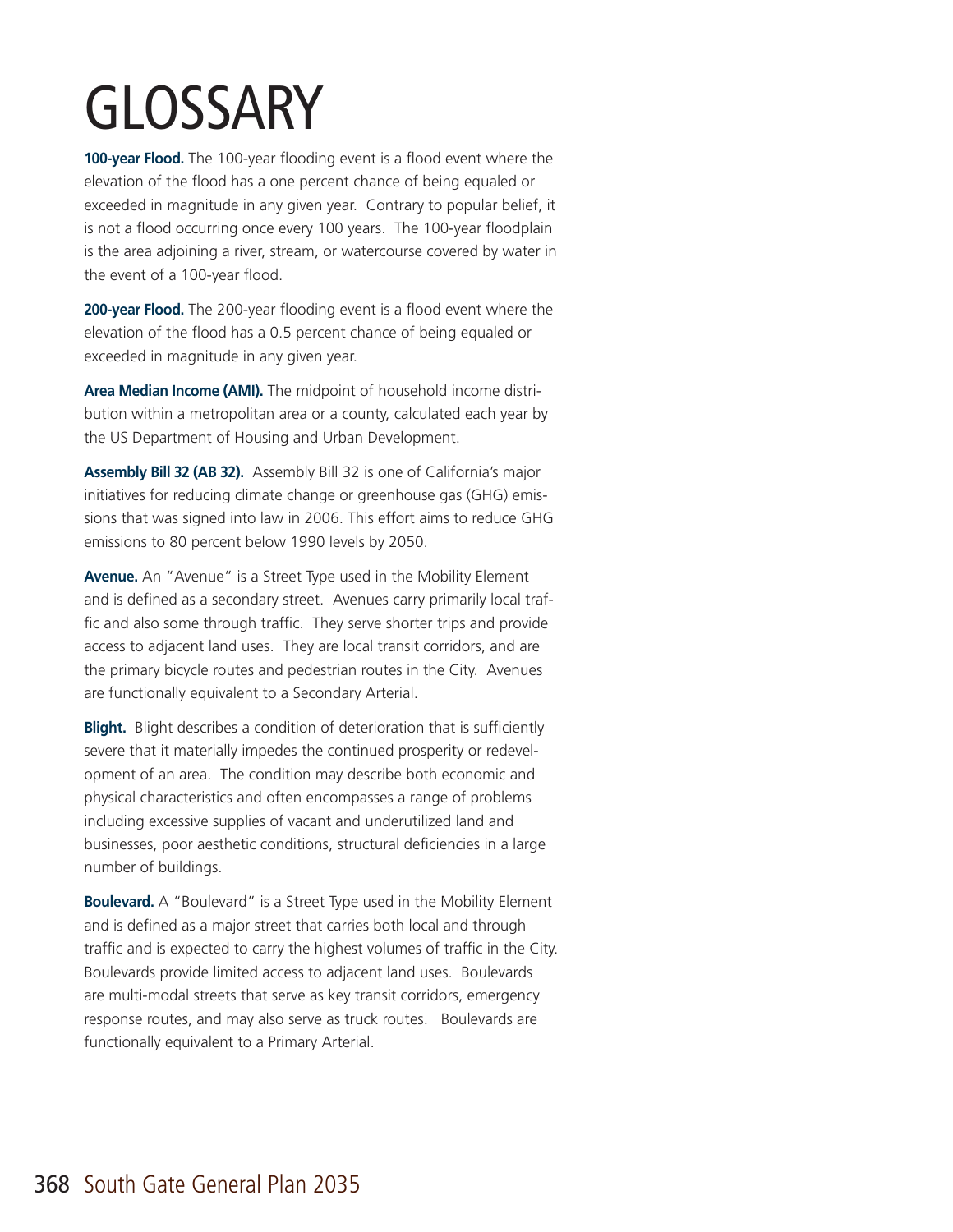**Built Environment.** All man-made components of a city or town, including streets, sidewalks, buildings, parks, open space, and infrastructure.

**Carbon Dioxide Equivalent.** A metric measure used to compare the emissions from various greenhouse gases based upon their global warming potential (GWP). Carbon dioxide equivalents are commonly expressed as "million metric tonnes of carbon dioxide equivalents (MMTCDE)." The carbon dioxide equivalent for a gas is derived by multiplying the tonnes of the gas by the associated GWP. MMTCDE = (million metric tonnes of a gas) \* (GWP of the gas). For example, the GWP for methane is 21 and for nitrous oxide it is 310. This means that emissions of 1 million metric tonnes of methane and nitrous oxide respectively is equivalent to emissions of 21 and 310 million metric tonnes of carbon dioxide. (EEA, based on: IPCC Third Assessment Report, 2001)

**Childcare Center.** Childcare provided in a facility other than the provider's home. Most centers have structured hours of operation. Additionally, childcare centers typically serve larger numbers of children than a family childcare home.

**Civic Use.** A use dedicated to public services, education, cultural performance, gatherings and displays administered by the City, other government entities, or non-profit cultural, educational, or religious organizations. Civic uses are comprised of public facilities, such as City Hall, libraries and community facilities.

**Class I Bicycle Lane.** This is a separate right-of-way designated for the exclusive use of bicycles and pedestrians. Cross-flows with motorized vehicles are minimized. While a bike path or trail may be located adjacent to a city street, it will typically be located away from city streets in a separate right-of-way. A bike path is paved while a bike trail is usually an unpaved surface.

**Class II Bicycle Lane.** This is a restricted area at the edge of a street designated for the exclusive or semi-exclusive use of bicycles where through travel by motorized vehicles is prohibited. Cross-flows by motorized vehicles and pedestrians are permitted.

**Class III Bicycle Lane.** This is a signed street providing for shared use of a street by motor vehicles and bicyclists. While bicyclists have no exclusive use or priority, the signage (both by the side of the street and stenciled on the roadway surface) warns motorists of bicyclists sharing the roadway space. These streets are called "Bike Streets."

**Climate Change.** This is a change in the average state or variability of the climate that can be identified using statistical tests, and that persists for an extended period, typically decades. Some changes can be due to natural internal processes, while others are caused by human-induced changes.

**Commercial Use.** Commercial use covers a broad spectrum of uses generally considered to be businessrelated, including retail, office, and service commercial.

**Corridor.** A Corridor is a term used in the Community Design Element that describes an area of the City that connects Districts and Neighborhoods. Corridors are often both transportation thoroughfares and the site of commercial and residential use. In this General Plan, a Corridor is a regulatory geography. Each Corridor identifies one or more allowable "Place Type," which in turn has density requirements and policy guidance for the character of development.

**Corridor Transition Overlay.** The Corridor Transition Overlay demarcates parcels adjacent to Corridors in South Gate which are subject to the Corridor Transition Overlay regulations, as illustrated in Figure CD 8. These overlay areas allow for parcels that are not fronting Corridors to be developed as part of a project on the Corridor. It is a strategy to overcome the issues of parcels that lack sufficient depth for conventional development projects.

**Density.** Density is the ratio of housing units per net acre of land. Net acres are calculated as the total/ gross site area minus the amount of land set aside for streets, easements or required open space.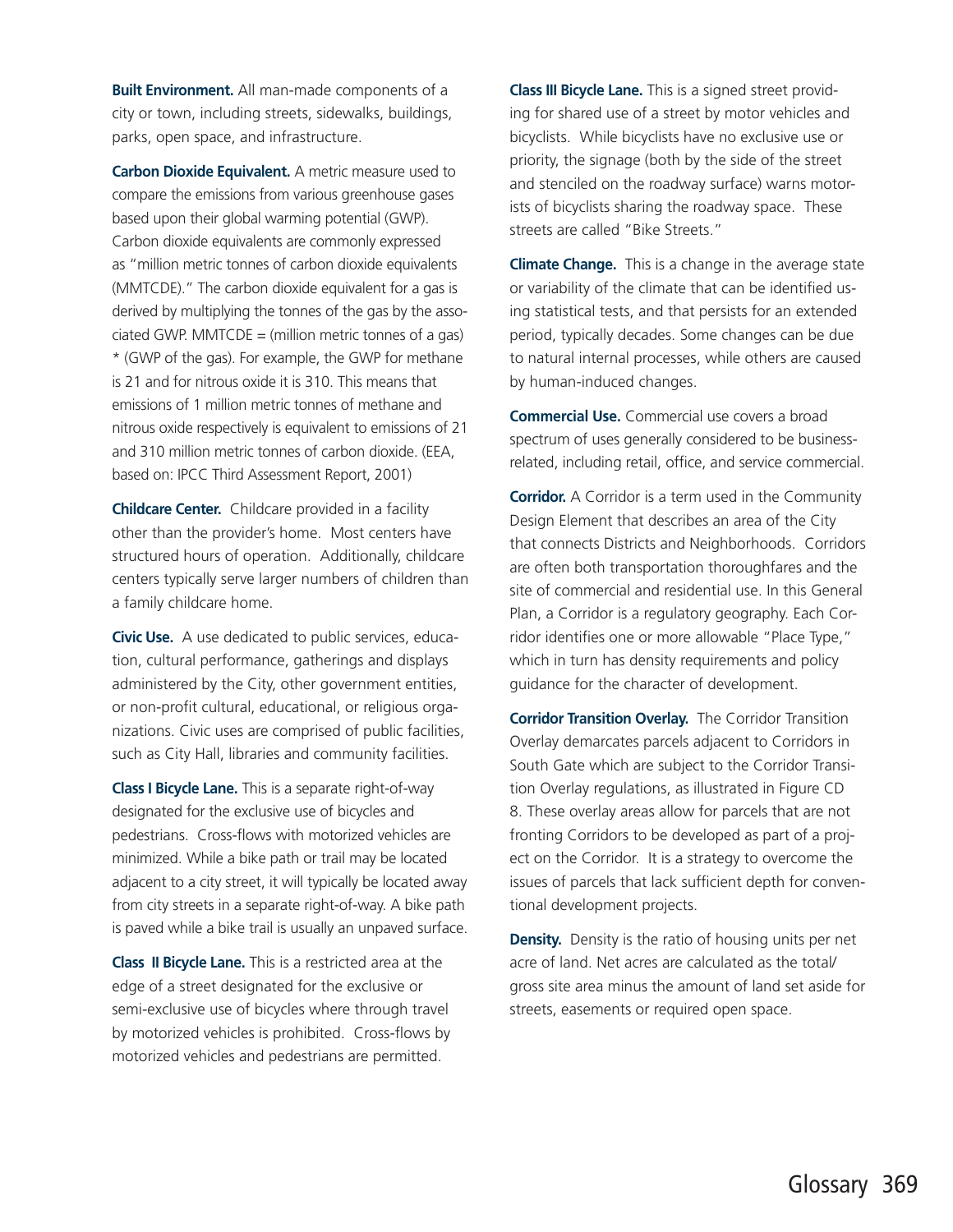**Density Bonus.** An incentive in specified areas that permits developers to build at a higher density than normally allowed.

**District.** Districts are more intense areas of activity in the City, often with a specific character or focus. In this General Plan, a District is a regulatory geography, and each different District identifies one or more allowable "Place Type," which in turn has density requirements and policy guidance for the character of development.

**Diversion Rate (Solid Waste measurement).** As defined by the California Integrated Waste Management Board, this is the percentage of total waste that a jurisdiction diverts from landfill through any combination of source reduction (waste prevention), recycling, reuse and/or composting.

**Easement.** A piece or strip of land where the public in general has the right to pass or access, including but not limited to public streets, right-of-ways, and infrastructure or utility easements.

**Environmental Impact Report (EIR).** A state-mandated written assessment of the positive and negative environmental effects of a development project, required pursuant to the California Environmental Quality Act (CEQA).

**Extremely Low Income Housing.** For planning purposes and qualification for housing programs, the State Department of Housing and Community (HCD) defines household income as "Extremely Low" when it falls below 30 percent of County Median Family Income (MFI).

**Family Childcare.** Childcare provided in a private home. Family childcare homes can be licensed as small or large depending on the number and ages of children served. The maximum number of children that can be served is 14.

**Floor Area Ratio (FAR).** The total gross area of all structures on a lot, excluding accessory buildings, divided by the gross area of the lot.

## **Federal Emergency Management Agency (FEMA).**

FEMA coordinates the federal government's role in preparing for, preventing, mitigating the effects of, responding to, and recovering from all domestic disasters, whether natural or man-made.

**Floodplain.** The drainage basin on either side of a river channel that is prone to flooding based on a river's fluctuating water volume and velocity.

**Forecourt.** A forecourt is a portion of the building façade that is close to the front property line and has its central portion set back. The forecourt may be suitable for vehicular drop-offs or landscaped courtyards in multi-family or office uses.

**Goal.** When used as part of the Goals, Objectives and Policies sections of the General Plan elements, a Goal is a general direction setter. It is a long-term vision that may or may not be realized.

**Government Code.** California Law consists of 29 codes, covering various subject areas, the State Constitution and Statutes. Information presented reflects laws currently in effect. Government Code is one of those 29 codes. It governs Local Government planning among other subject areas.

**Greenhouse Gases.** Naturally occurring or humanproduced gases, including carbon dioxide, nitrous oxide, methane, and ozone, that allow sunlight to pass through but trap heat radiated from the earth's surface. The accumulation of greenhouse gases in the atmosphere is a cause of global climate change.

**Guiding Principle.** A statement that articulates a shared value and strategy for the City and serves as a basis for integrated decision making. Guiding Principles constitute the rules, constraints, overriding criteria, and behaviors by which the City abides in its daily activities in the long term.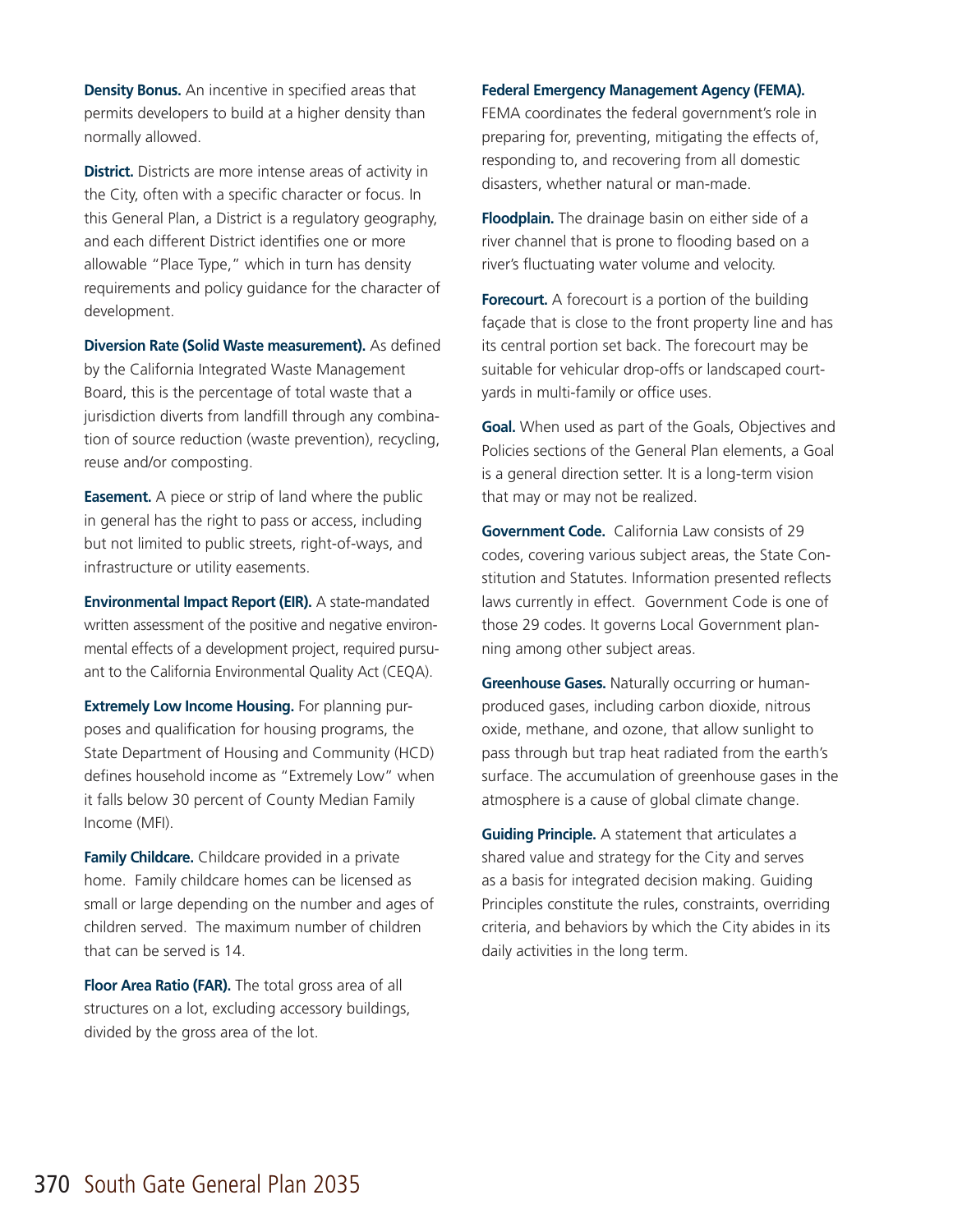**Housing, Above Moderate Income.** For planning purposes and qualification for housing programs, the State Department of Housing and Community (HCD) defines household income as "Above Moderate" when it is above 120 percent of County Median Family Income (MFI).

**Housing, Low Income.** For planning purposes and qualification for housing programs, the State Department of Housing and Community (HCD) defines household income as "Low" when it falls between 51 and 80 percent of County Median Family Income (MFI).

**Housing, Moderate Income.** For planning purposes and qualification for housing programs, the State Department of Housing and Community (HCD) defines household income as "Moderate" when it falls between 81 and 120 percent of County Median Family Income (MFI).

**Housing, Very Low Income.** For planning purposes and qualification for housing programs, the State Department of Housing and Community (HCD) defines household income as "Very Low" when it falls between 31 and 50 percent of County Median Family Income (MFI).

**Implementation Action.** An Implementation Action is a specific task the City will undertake to carry out an Objective or Policy. Implementation Actions include details about how the action is to be undertaken.

**Industrial Use.** Industrial uses encompass a wide variety of commercial concerns typically related to manufacturing and large scale concerns that are not compatible with residential or other sensitive development types. Industrial uses may include heavy manufacturing, light industrial, warehouse and distribution among other classifications.

**Infill.** A site with a perimeter that completely or mostly borders previously developed sites.

**Institutional Use.** Institutional uses are identified as public or private operations with a social purpose, such as education, medical or mental health, community building or cultural/civic spaces. Institutional uses must be open to the public at large, although they may be targeted to a specific population and be privately owned or operated.

**Land Use Designation.** See Place Type Designation.

Level of Service (LOS). A measure of the efficiency of a section of roadway, expressed by a letter designation (A through F). LOS A represents the most unimpeded flow of vehicles along a roadway, while LOS F represents the most congested flow of vehicles.

**Local Road.** A "Local Road," as defined in the Mobility Element, serves local land uses, typically residential but can also serve industrial and/or commercial uses. Local roads carry low traffic volumes that are exclusively locally-oriented.

**May.** When used in a Policy or Implementation Action in the General Plan, "may" indicates that the City may use its discretion about applying the policy or action.

**Mixed Use.** A building or site that contains multiple land uses, often residential units with retail, office, or light industrial space within the same building.

**Mulit-Family Housing.** Residential buildings designed for occupation by more than one family.

**Neighborhood.** Neighborhood is a concept which describes a basic unit of the City that is unique and identifiable and contains a neighborhood center with a pedestrian-friendly mix of uses and a range of housing types for people in all stages of life. Neighborhoods are often defined as the area within a quarter mile walking distance from the center to the edge, within which most residents can walk to meet their daily needs. Neighborhoods are also often bounded by physical characteristics, such as major roadways or railroads. It is common for neighborhoods to have overlapping boundaries, especially as these boundaries are perceived by residents. Thus, specific boundaries for individual neighborhoods are not identified in this General Plan.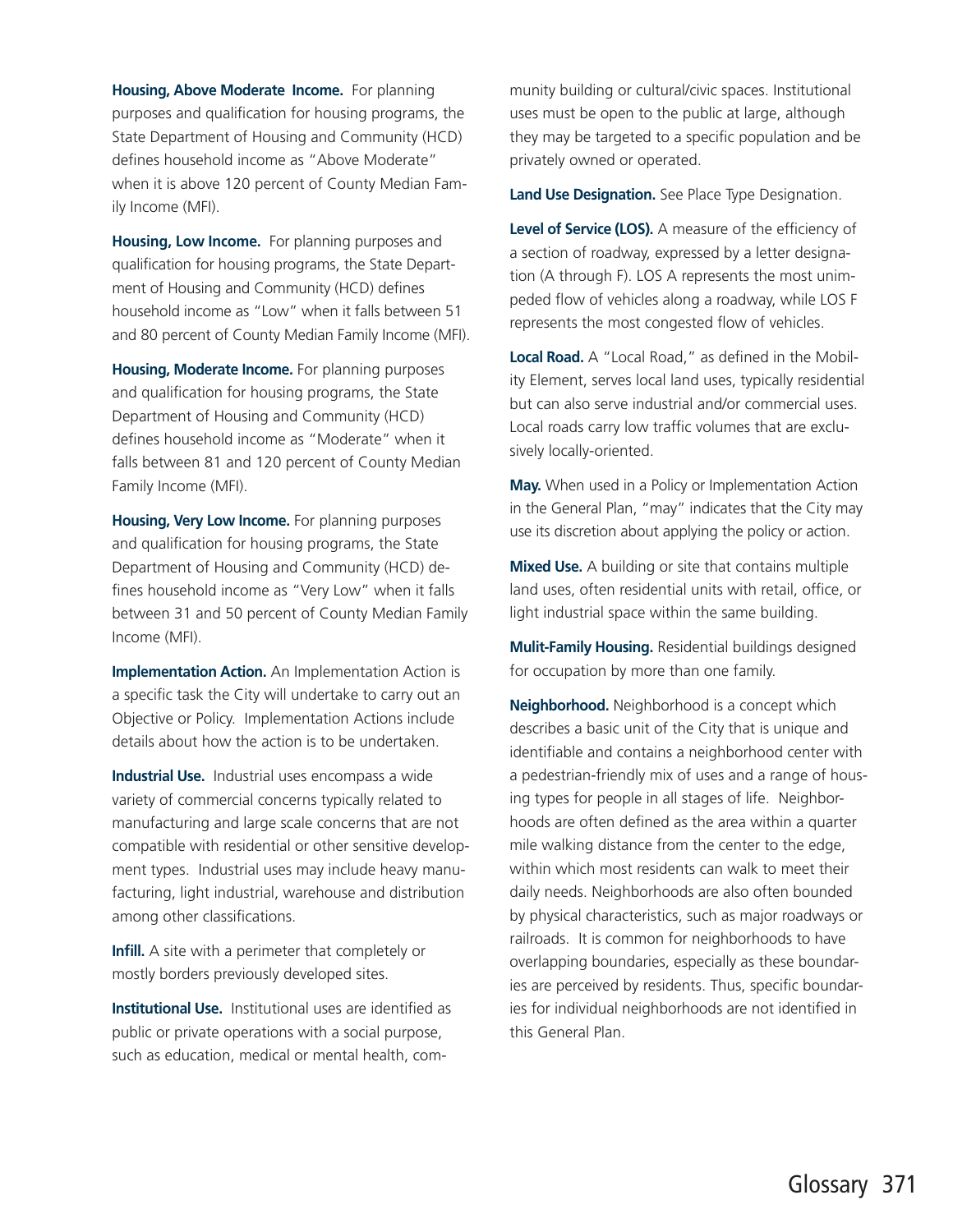**Objective.** When used as part of the Goals, Objectives and Policies sections of the General Plan elements, an Objective indicates a specific end or condition – ideally, measurable and time-specific – that will bring about a Goal.

**Open Space.** A broad category of land uses that includes parks, and other open space areas such as rivers, trails, and other undeveloped lands.

**Park.** When used as a Place Type category, park refers to all park and recreational facilities open to the public, including athletic fields, play equipment, picnic areas, grassy open spaces, plazas and bicycle lanes.

**Particulate Matter (PM10 or PM2.5).** Solid particles smaller than 10 microns (PM10) or 2.5 microns (PM2.5) that are small enough to enter deep into the lungs. Particulate matter can cause cancer, exacerbate asthma, and cause other respiratory problems.

**Place Type Designation.** Place Type designations replace typical land use designations in this General Plan. In addition to use and intensity of development, Place Types regulate and address the desired form and character of development. That is, they also identify a third dimension to the built environment. Place Types are applied to the Neighborhoods, Districts and Corridors in the City and more than one Place Type may be allowed in some areas. Additionally, in each area, Place Types are identified as "Highly Desired," "Desired" or "Allowed" thus presenting a hierarchy places that the City desires to create in each District, Corridor or Neighborhood.

**Policy.** When used as part of the Goals, Objectives and Policies sections of the General Plan elements, a Policy seeks to bring about Objectives by mandating, encouraging, or permitting certain actions.

**Porch and Yard.** A building façade type that is set back from the front property line with a landscaped yard separating the building from the sidewalk.

**Public Works Use.** Publicly owned and operated infrastructure, building or lot dedicated to the operation or maintenance of the City, such as publically-owned maintenance yards, sewer or water treatment facilities.

**Quimby Act.** A state law passed in 1975 allowing cities to pass ordinances requiring that developers set aside land, donate conservation easements, or pay fees for park improvements.

**Regional Housing Needs Assessment (RHNA).** The Regional Housing Needs Assessment (RHNA) is mandated by State Housing Law as part of the periodic process of updating local housing elements of the General Plan. The RHNA quantifies the need for housing within each jurisdiction during specified planning periods.

**School.** School is a Place Type designation reserved for land reserved for public school facilities including, elementary, middle, high and adult education campuses.

**Senate Bill (SB 375).** Multi-faceted legislation signed into law in 2008 that offers CEQA streamlining to qualifying transit-oriented and VMT-reducing projects, and ties transportation funding to a region's efforts to meet greenhouse gas reduction goals. SB 375 is intended to help curb sprawl and implement AB 32, the California Global Warming Solutions Act.

**Sensitive Receptor.** Sensitive receptors are land uses with inhabitants that would experience disproportionately negative impacts from air pollution. They include residences, schools, churches, hospitals, and child and elder care facilities.

**Shopfront.** A building facade type that is aligned close to the property line with the primary building entrance at sidewalk grade. This type is conventional for retail use. It requires a substantial glazing area at the sidewalk level, and an awning that may overlap the sidewalk to the maximum extent possible.